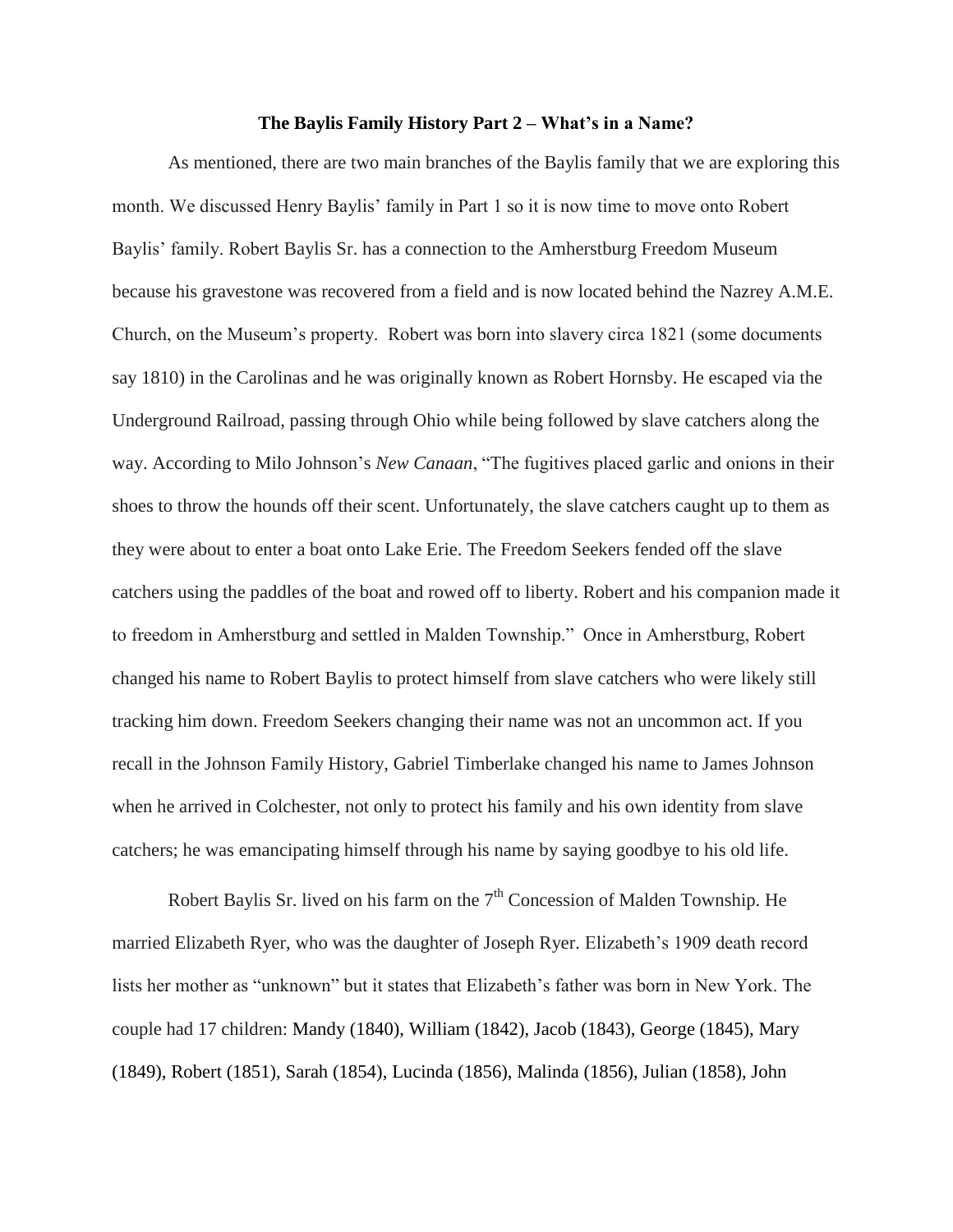(1860), Matthew (1861), Elizabeth (1865), Mahala (1868), Joseph (1871), Booth (1871), and Martha (1872).

Of all their children, we were able to find information for Robert, Lucinda, John, Joseph and Martha. Because there is a wealth of information for Robert Baylis Jr., he will be discussed last to avoid confusion. We'll start with Robert's sister Lucinda. She married John Green and interestingly, there were two marriage records for the couple: the first is from August 2, 1873 and the second is from August 6, 1895. In both records their ages match up for Lucinda who was born circa 1856. The Marriage Record from 1895 states that John was the son of Ellik Green, but I believe this is the incorrect spelling of Alex Green. In an article from the *Amherstburg Echo* titled "A Double Funeral" it states that John was born in Malden Township in 1850 and was the son of the late Alexander Green. This article does not mention John's mother's name, but in the 1871 Census for Malden there is a John Green listed with parents Alexander and Aliza Green. I compared John's age on his marriage record and the 1871 Census and they match up, so this is likely the correct John Green and also that his mother's name was Aliza. The article "A Double Funeral" also sadly shares that John was hit by a streetcar in Detroit while driving a wagon and passed away in the Red Cross hospital from a fractured skull. It adds that John and his son Frank both worked as teamsters in Detroit. At the time of John's passing, Lucinda had already passed away on November 3, 1891.

Lucinda and John had at least ten children. The 1891 Census lists John and Lucinda with their ten children: Elizabeth (14), Gordon (13), Frankie (11), Gusla (9), Clara (7), Angeline (5), Emeline (5), Burk (3), Arabelle (2), Augusta (2/12).

**What we publish is not a complete history of any family and is based on the documents that are available. We welcome photos and information to fill in the gaps. See**